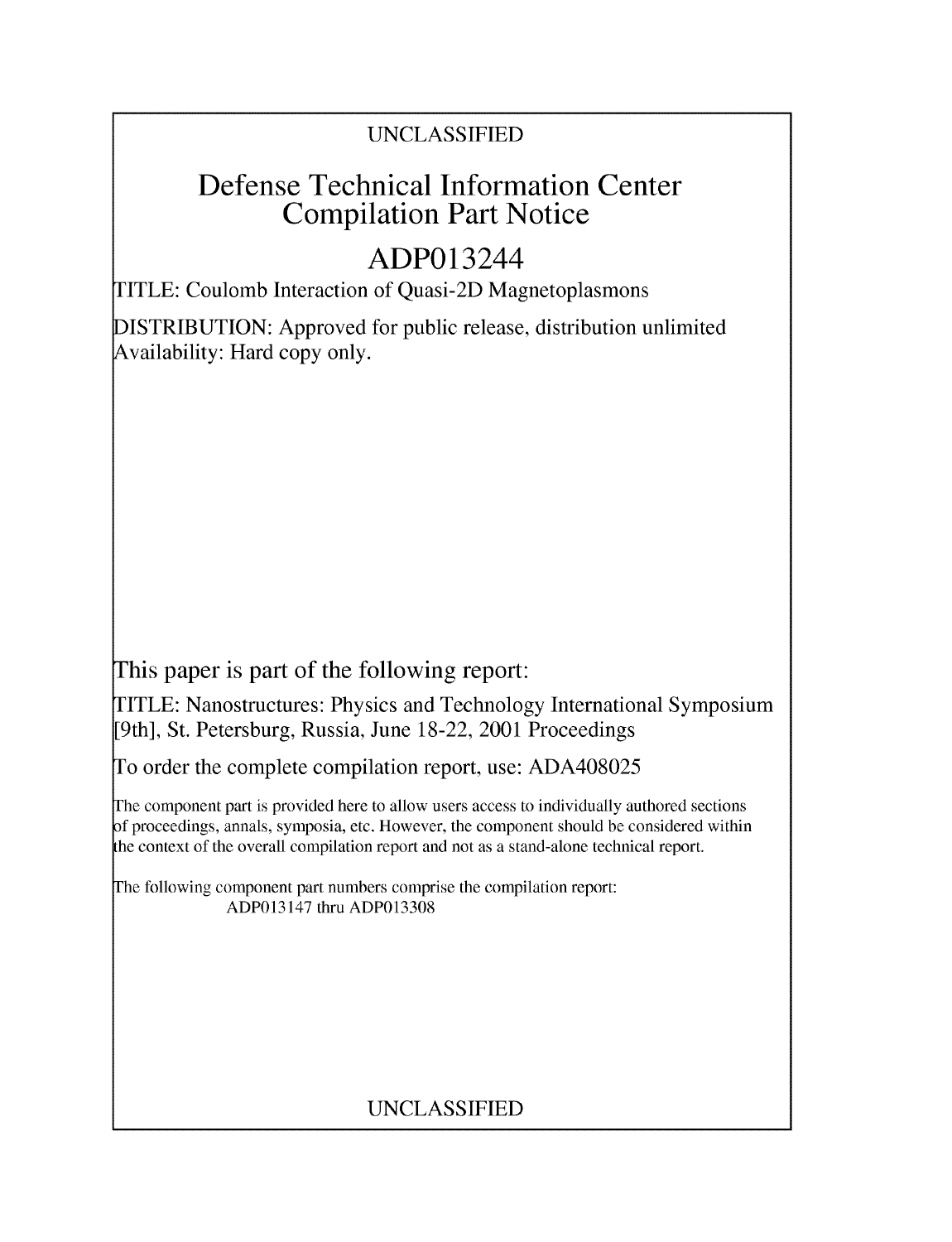### Coulomb interaction of quasi-2D magnetoplasmons

*E. E. Takhtamirov* and V. A. Volkov Institute of Radioengineering and Electronics of RAS, Mokhovaya 11, 101999 Moscow, Russia

Abstract. Tunneling is a powerfull tool of the determination of one-electron structure of 2D systems. Recently a strong interaction of cyclotron and intersubband tunneling resonanses was observed in the case when the one-particle Landau levels of different 2D subbands do not interact. In this connection the long-wave structure of quasi-2D magnetoplasmons is calculated for the actual system of two quasi-2D layers divided by a barrier in a perpendicular magnetic field. It is shown that the Coulomb interaction of inter- and intrasubband magnetoplasmons is able to lead to their strong anticrossing. Magnetoplasmon-assisted tunneling processes will reveal themselves as anticrossing Landau levels of different 2D subbands.

Investigations of the tunneling between quasi-two-dimensional electron systems based on  $(001)$  GaAs/Al<sub>0</sub>  $_4$ Ga<sub>0.6</sub>As/GaAs in a magnetic field parallel to the current revealed a strong interaction between Landau levels of different two-dimensional subbands in GaAs which was observed as an anticrossing of the related peak positions in the tunnel current vs voltage curves as a function of magnetic field **[ ].** The splitting of the interacting Landau levels was of the order of 10 meV, which cannot be explained by nonparabolicity of the conduction band in GaAs. An alternative mechanism leading to the anticrossing is related to the emission of magnetoplasmons. Energy of an electron that has tunneled into the system with the completely discrete spectrum may relax by the emission of 2D magnetoplasmons (the emission of optical and acoustic phonons is forbiden in that case).

The aim of the paper is calculation of the magnetoplasmon spectrum in the above tunnel structure. The results published in the theoretical papers contain very rich resonance structure of the magnetoplasmon spectrum in several 2D systems, but the results depend very sensitively on the approximation used. Here it is shown that the Coulomb interaction of inter- and intrasubband magnetoplasmon branches leads to their strong anticrossing in qualitative agreement with the experimental data.

We consider a symmetric structure  $(001)$  GaAs/Al<sub>0.4</sub>Ga<sub>0.6</sub>As/GaAs with a single thick barrier in magnetic field **B** parallel to the growth axis  $Oz$  in the gauge of the vector potential  $A = (-By, 0, 0)$ . The 2D electron gas (in  $(x, y)$  plane) occupy two accumulation layers (with the concentration of 2D electrons  $N_s$  in each) formed in GaAs close to both sides of the AlGaAs barrier. The single-particle electron states in both quasi-2D layers are considered independetly, so that, for instance, the states in the right-hand layer are described with the envelope function:

$$
F_{nmk}(\mathbf{r}) = (2\pi)^{-1/2} f_n(z) \exp(ikx) \chi_{mk}(y), \tag{1}
$$

and the proper self energy  $E_{nm}$ . Here *n* is the subband index,  $f_n(z)$  is the *z*-motion function, *m* is the Landau level index, *k* is the wave number, and  $\chi_{mk}(y)$  relates to the oscillator function. Following Ref.  $[2]$  we will consider the linear response of the system on the perturbation

$$
\delta U = U(z) \exp(-i(qx + \omega t)).
$$
 (2)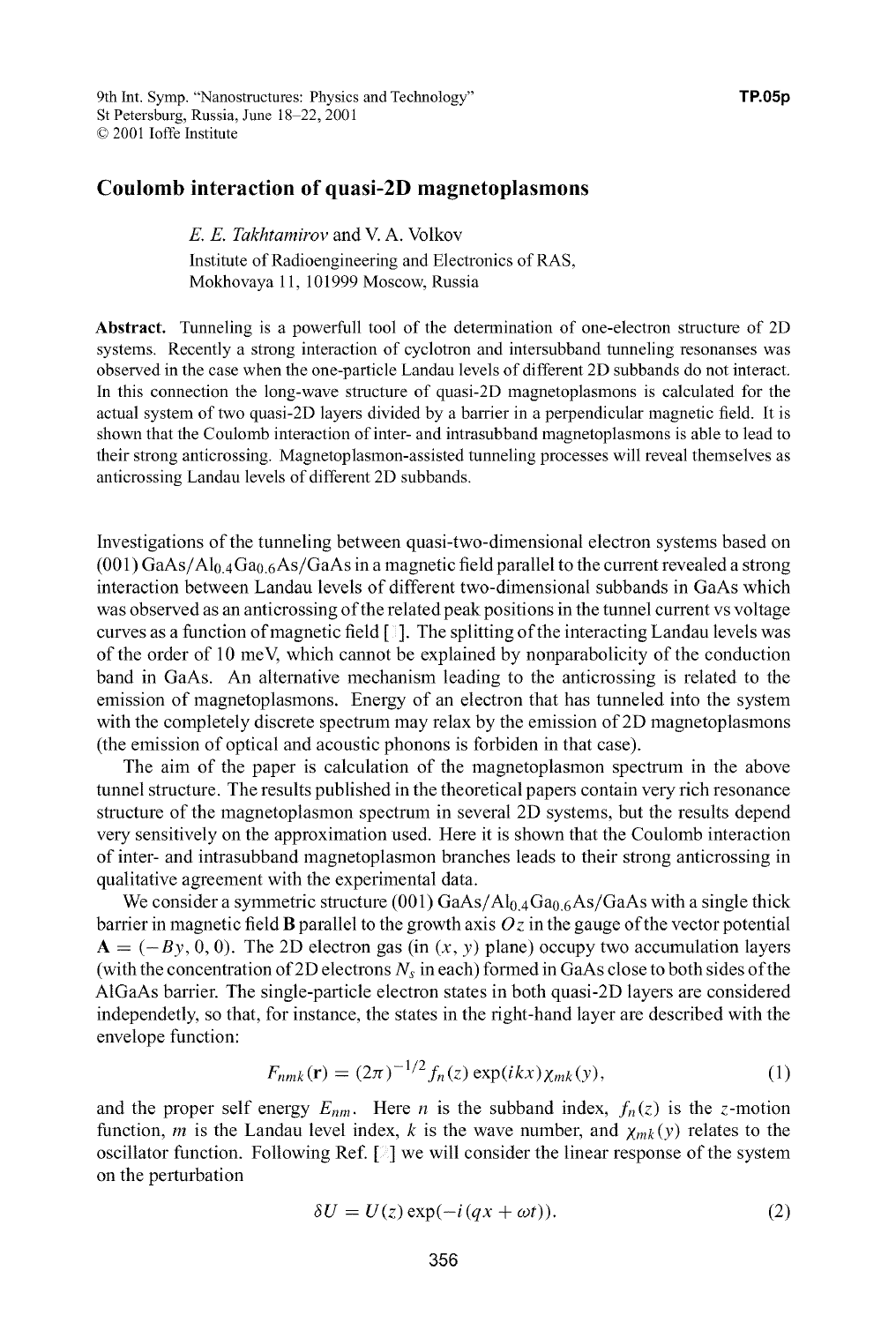In the random phase approximation after some algebra we will have the following equation for the perturbation ( $\hbar = 1$ ):

$$
\frac{d^2U(z)}{dz^2} - q^2U(z) = -\frac{2e^3B^2}{\epsilon c} \sum_{\substack{n,m\\n',m'}} \frac{\left(f_{nm}^0 - f_{n'm'}^0\right)A_{mm'}^2(q)U_{nn'}f_n(z)f_{n'}(z)}{E_{nm} - E_{n'm'} + \omega + i\delta}.
$$
 (3)

Here e is the electron charge,  $\epsilon = const$  is the dielectric constant, c is the speed of light,  $f_{n,m}^0$  is the Fermi function,  $U_{nn'}$  is the matrix element of  $U(z)$  on the functions of z-motion, and for  $A_{mm'}(q)$  we have:

$$
A_{mm'}(q) = \frac{e}{c} \int_{-\infty}^{\infty} \chi_m(y) \,\chi_{m'}\left(y + \frac{cq}{eB}\right) dy. \tag{4}
$$

As we are considering the electrons tunneling from the left-hand layer to the right-hand one, only anti-symmetric solutions of Eq. (3) we are interested in. So, the Green function of Eq.  $(3)$  is taken in the form

$$
G(z, z') = \frac{1}{2q} \exp(-q |z + z'|) - \frac{1}{2q} \exp(-q |z - z'|),
$$
 (5)

where  $z = 0$  is the coordinate of the middle of the barrier. Now Eq. (3) takes the matrix form:

$$
U_{ll'} + \frac{e^3 B}{\epsilon c q} \sum_{nn'} \mathcal{I}_{ll'nn'} \Pi_{nn'} U_{nn'} = 0.
$$
 (6)

where

$$
\Pi_{nn'} = \sum_{mm'} \frac{\left(f_{nm}^0 - f_{n'm'}^0\right) A_{mm'}^2(q)}{E_{nm} - E_{n'm'} + \omega + i\delta},\tag{7}
$$

and in the dipole approximation

$$
\mathcal{I}_{ll'nn'} \approx q \int_{0}^{+\infty} (|z-z'| - (z+z')) f_n(z') f_{n'}(z') f_l(z) f_{l'}(z) dz dz'.
$$
 (8)

In the long-wave approximation we have non-zero  $A_{mm'}$ :

$$
A_{mm}^2 \approx 1; \qquad A_{mm-1}^2 = A_{m-1m}^2 \approx \frac{cq^2m}{2eB}.
$$
 (9)

We take into account only the ground and first excited subbands, energy separation between which is  $\Delta$ . We will have a system of three linear equations (6), determinant of which defines the spectrum of magnetoplasmons. The final dispersion equation is:

$$
\left(\omega^2 - \omega_0^2\right) \left(\omega^2 - \omega_c^2\right) \left(\omega^2 - (\Delta + \omega_c)^2\right) - \gamma q^2 \left(\omega^2 - \Delta^2\right) \left(\omega^2 - \omega_c^2\right) \n- \alpha q^2 \left(\omega^2 - \omega_0^2\right) \left(\omega^2 - (\Delta + \omega_c)^2\right) - \beta q^2 \left(\omega^2 - (\Delta + \omega_c)^2\right) \n+ q^4 \left(\omega^2 - \Delta^2\right) (\alpha \gamma - \rho) = 0,
$$
\n(10)

where  
\n
$$
\alpha = \frac{e^2 M_1 2\pi N_s}{m\epsilon}, \quad \beta = \frac{e^4 M_2^2 \Delta 8\pi^2 N_s^2}{m\epsilon^2}, \quad \omega_0^2 = \Delta^2 + \frac{e^2 M_3 \Delta 4\pi N_s}{\epsilon},
$$
\n
$$
\gamma = \frac{e^2 M_3 2\pi N_s (\Delta + \omega_c)}{m\epsilon \omega_c}, \quad \rho = \frac{e^4 M_2^2 4\pi^2 N_s^2 (\Delta + \omega_c)}{m^2 \epsilon^2 \omega_c}, \tag{11}
$$